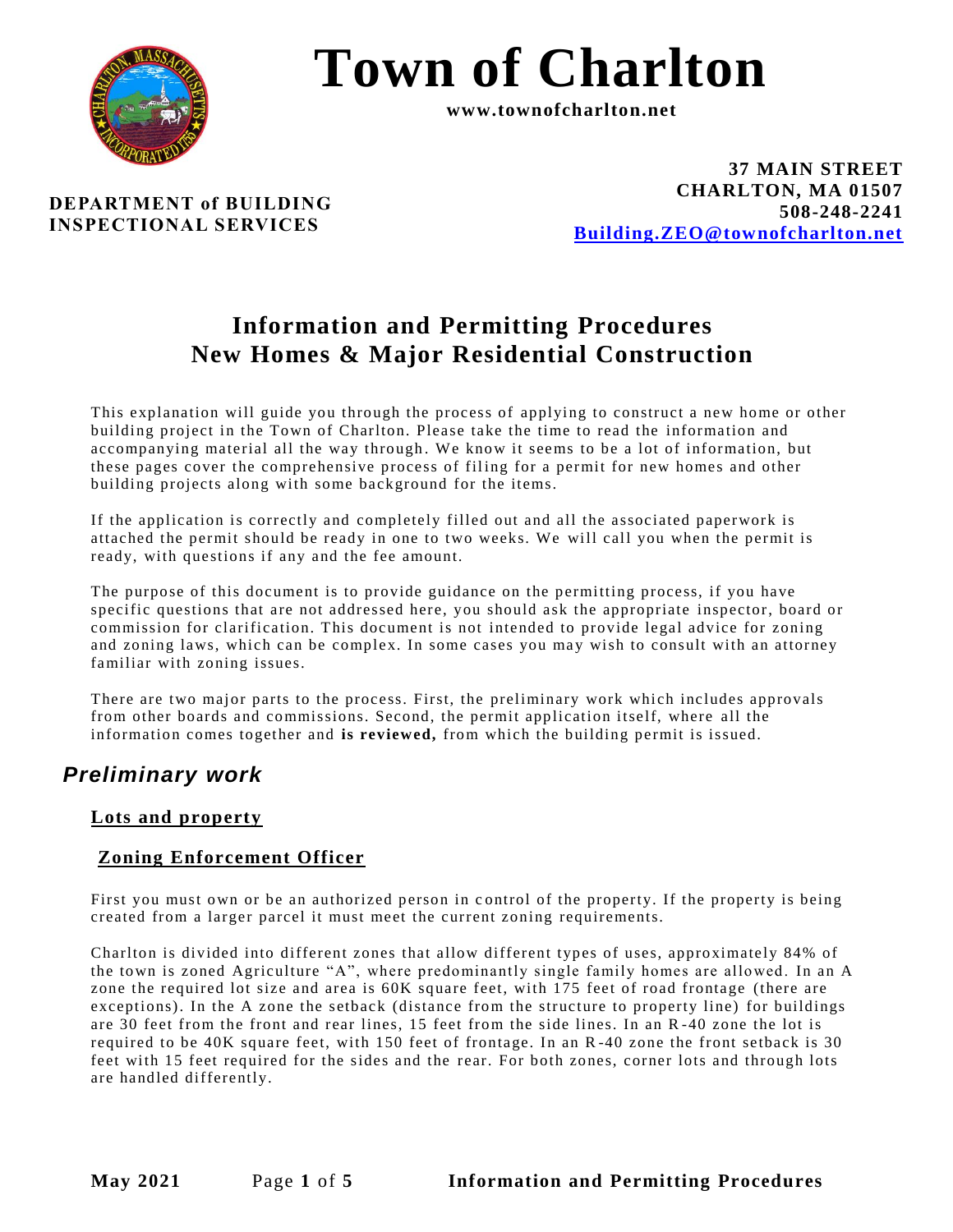As a reminder there are exceptions and other requirements depending when and how the lot was created, also some things change depending on the type of project. If your property and/or proposed project do not meet the requirements see Special Permits & Variances on page four of this document.

For complete zoning information see the Town of Charlton Zoning Bylaws available from the Town Clerk or the Planning Board, or go to the complete Zoning Bylaws found on the Town of Charlton web site, [www.townofcharlton.net.](http://www.townofcharlton.net/) Lot size and setback table is available linke**d** here. Be sure to use the most current zoning information and the correct lot information for when and how the lot was created.

#### **Conservation Commission**

#### 508-248-2247

If your proposed home or any work related to the proposed construction such as; retaining walls, fences, wells, sewage disposal system, driveways, including but not limited to cutting trees, digging or dirt piles you may or will create are located within 100 feet of any wetland or 200 feet of a river resources area , you will need to file for approval from the Conservation Commission, 508-248-2247.

A wetland has several specific definitions. A wetland is determined by watery soils and vegetation. You may visit the Department of Environmental Protection at [Massachusetts](https://www.mass.gov/orgs/massachusetts-department-of-environmental-protection)  [Department of Environmental Protection | Mass.gov](https://www.mass.gov/orgs/massachusetts-department-of-environmental-protection) for information on wetlands.

Flood zones, like wetlands are prevalent in Charlton; they extend out from rivers, streams and lakes, generally not too far, if you are within 100 feet of a wetlands the engineer that does your wetland filing with the Conservation Commission should make note of any flood zone.

#### **Driveway Permit and House Number**

#### Highway Department 508-248-2212

Before a new entrance to a street is created permission needs to be obtained from the Highway Department. To obtain permission you will need to complete a Driveway Permit Application; this application is a 3 part form available from the Highway Department Office locate**d** at 100 Flin**t** Road. You will need to provide separate checks or money orders for ten dollars (\$10.00) and a bond or check in the amount of five hundred dollars (\$500.00).

The Town of Charlton Highway Department working w**ith** this office, determines house address and number based on the location of the proposed driveway. In addition the installation of culverts and swales under or on driveways is determined by the highway representative based on conditions of the roadway and drainage in the area of the proposed driveway.

At the proposed location of the driveway , near the street you must place a stake with a sign that clearly indicates your last name or company name and the Assessor's map, block and lot number. After the sign is in place and the fees paid, the highway representative will inspect the location and determine the address and any requirement for the driveway at the road.

For the driveway bond to be released, and refunded if cash has been paid, the first fifteen (15) feet must be paved twelve (12) feet wide with appropriate radius and swales or culverts installed.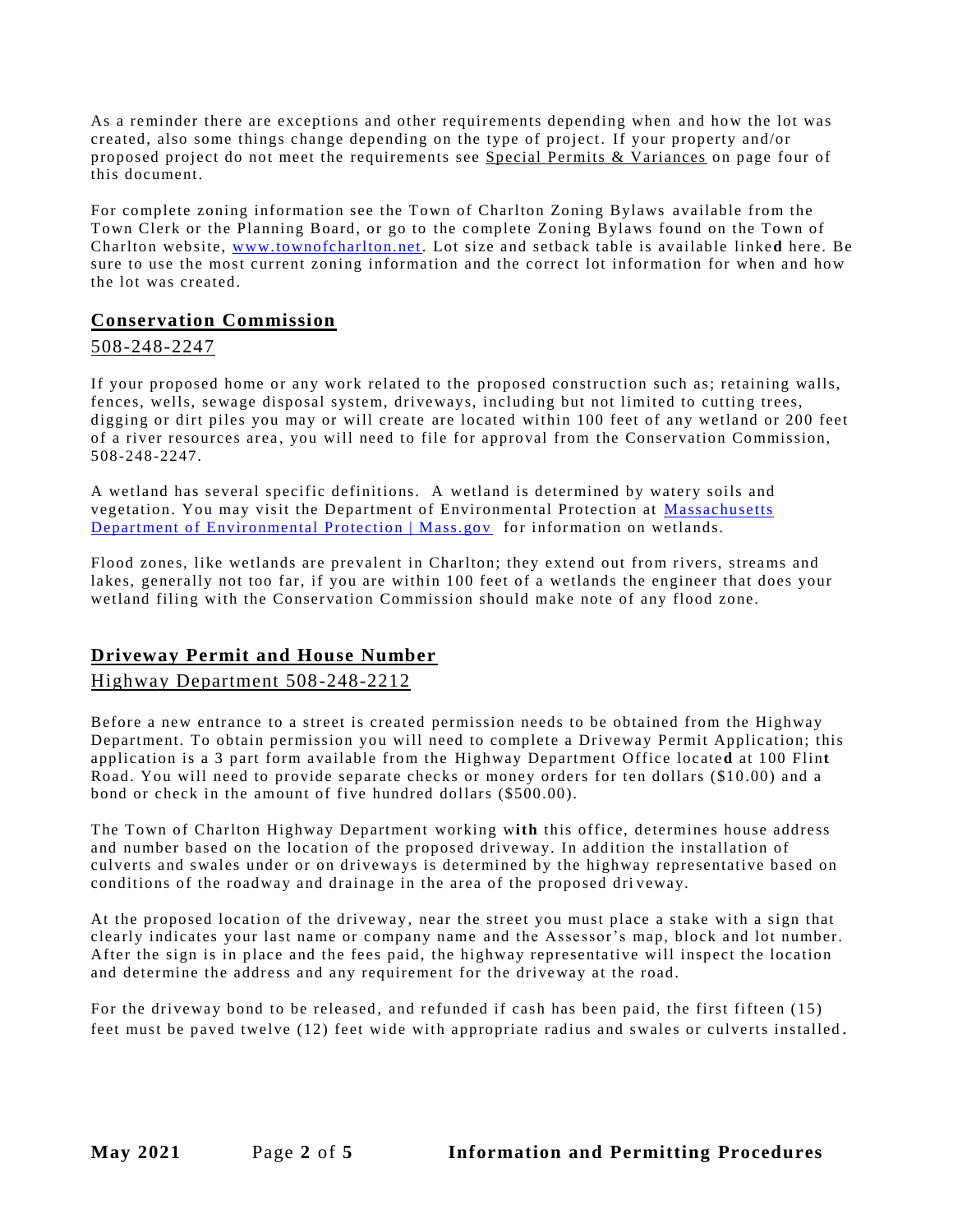#### **Sewage Disposal** Board of Health 508-248-2240 Water & Sewer Department 508-248-4953

One way to accomplish sewage disposal is by hooking into the municipal sewer system, currently limited areas of town that have this service. Predominately the areas covered by the sewer system are around Glen Echo Lake, an area that is called Charlton City and the Center of Town. You must have permission from the Sewer Commissioners to connect to the service.

The second and more prevalent way to dispose of sewage is to have an onsite sewage disposal system (septic system). To design the system a qualified and Registered Professional Engineer must perform a perk test to see how fast the soil can absorb liquid. From the results of the perk test the design professional will submit a plan to the Board of Health for their review and approval.

You will need to provide a letter from the Sewer department or a signed copy of the approved septic plan with your permit application.

#### **Water Supply**

#### Water & Sewer Department 508-248-4953

Every home requires a source of potable domestic water for the building. Currently the most common source of water in Charlton is a private well located on the property. Before drilling a well, if the property is using onsite septic, the septic design has to be approved by the Board of Health (see sewage disposal above).

After the well is completed, a series of tests is required by the Board of Heath to assess the quality of the water and the flow or quantity.

At this time there are limited areas that have access to public water. Contact the Water and Sewer Commissioners for location and availably of public water supplies.

For the building permit application you need to provide a copy of well report showing the quantity only. Or if you are using a public water supply provide a copy of the letter that grants you permission to access the public water supply.

### **Permit Applications**

#### Building Permits Building Commissioner 508-248-2241

The actual permit application to construct a new home, addition, garage, deck or substantial remodeling (Long Form); or a shed, pool, fence or repairs and improvements (Short Form) have separate sets of instructions. The applications and instructions are available from the Building Commissioner's office and on the Town of Charlton web site, [www.to wnofcharlton.net.](http://www.townofcharlton.net/)

If the project has enclosed spaces that are going to be heated or cooled, energy conservati on code must be met. Charlton is a stretch code community, for new homes a preliminary HERS report is need that models the home for compliance will need to be submitted . For additions and renovations the prescriptive portion of the energy code will need follo wed. The drawings submitted need to be indicated all the insulation levels in the walls, floor and roof.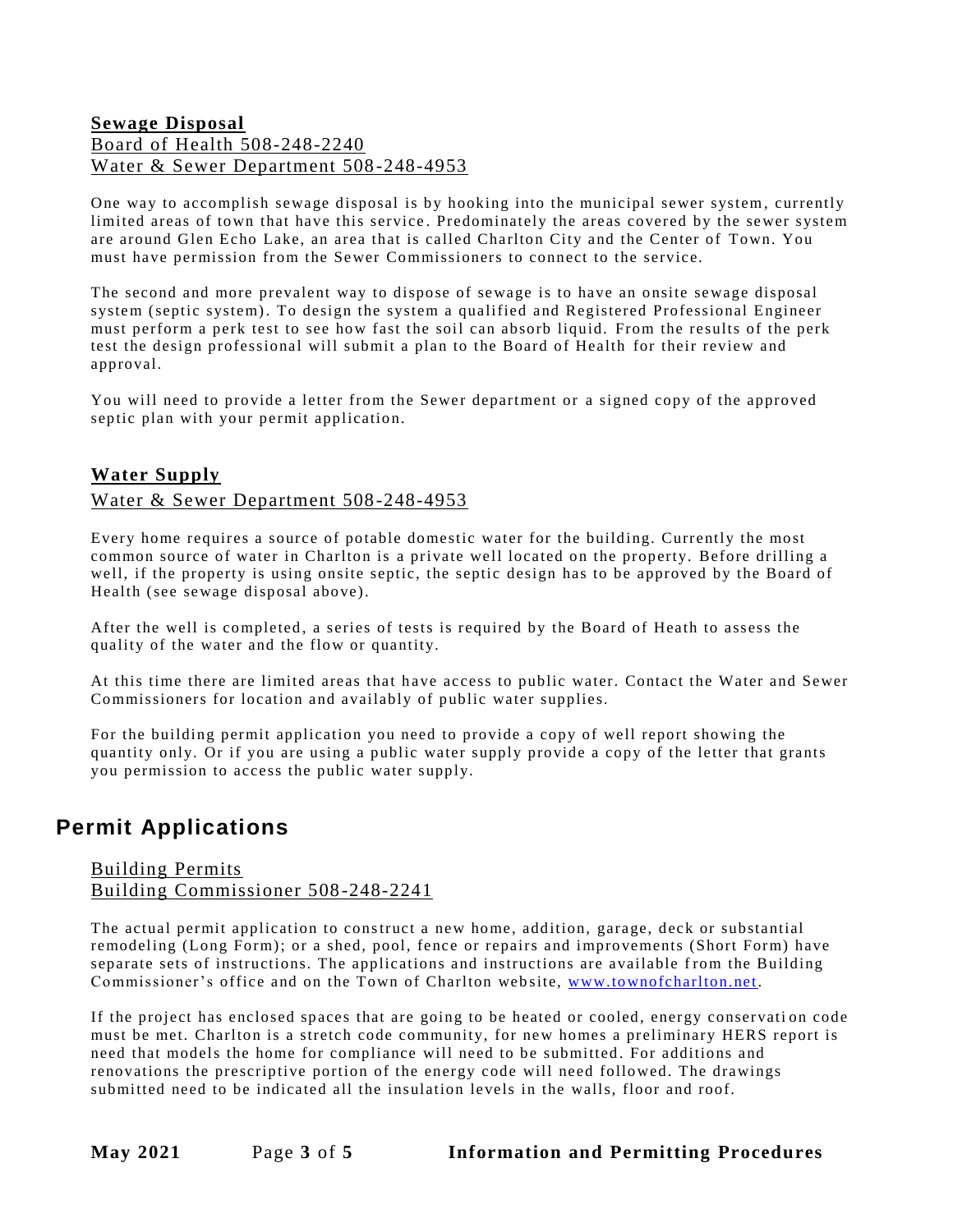The Building Commissioner/Zoning Enforcement Officer and staff answer a wide range of questions and direct people to the correct office or commission; you may also check the frequently asked questions page on the Town of Charlton web site.

#### **Trade Work**

Wiring, Plumbing and Gas Inspector of wires 508-248-2235 Plumbing and Gas Inspector 508-248-2213

Electrical wiring requires a separate permit. Electrical permit must be applied for by licensed electrician**,** applications are available on the Town of Charlton website [www.to wnofcharlton.net](http://www.townofcharlton.net/) and outside the Building Commissioner's office, on the back of the permit is the fee schedule.

Plumbing and gas fitting require their own separate permits, which must be applied for by licensed plumbers and gasfitters. Plumbing and gas permit applications are available on the Town of Charlton website [www.to wnofcharlton.net](http://www.townofcharlton.net/) and outside the Building Commissioner's office; the fee schedule is on a separate page.

#### **Smoke detectors and oil fired heating equipment**

Fire Department 508-248-2299

The Fire Department issues permits and inspects the installation of oil burning appliances and storage for fuel oil and propane. It is the responsibility of the licensed technician and or company supplying the fuel or installing the heating appliance to obtain these permits before work begins.

The permit for installation of smoke and CO detectors in new one or two family homes is covered by the electrical permit. Inspection of smoke detectors and oil heating appliances, by the Fire Department, is usually done concurrently at the end of the building process.

#### **Special Permits & Variances**

Special permits & variances are probably the most misu nderstood issues and causes of frustration for customers that this office has to deal with. The Town of Charlton enacted comprehensive zoning in 1987, before that time there were a number of related but separate local bylaws and/or general laws that governed subdivisions and lot creation. The late date in Charlton's history for adoption of comprehensive zoning legally allowed the development of what we now consider small lots with nonconforming area or insufficient road frontage and the construction of structures with insufficient setbacks to the property lines.

The Town of Charlton Zoning Bylaws set forth regulations that deal with lot size and building setbacks (see lots and property, page 1). If the property was not created under one of the special circumstances allowed by zoning, such as the first construction on a protected lot (MGLc40 § 6 par.4), Reduced Frontage Lots or Flexible Development and the property does not meet the current

lot area, or has a non-allowed use on it, that the owner wishes to expand, a pre-existing nonconforming Special Permit, may be sought from the Zoning Board of Appeals (ZBA). If the proposed structure or existing structures encroach into the required setba cks, or the lot has other dimensional shortcomings a variance may be sought from the ZBA.